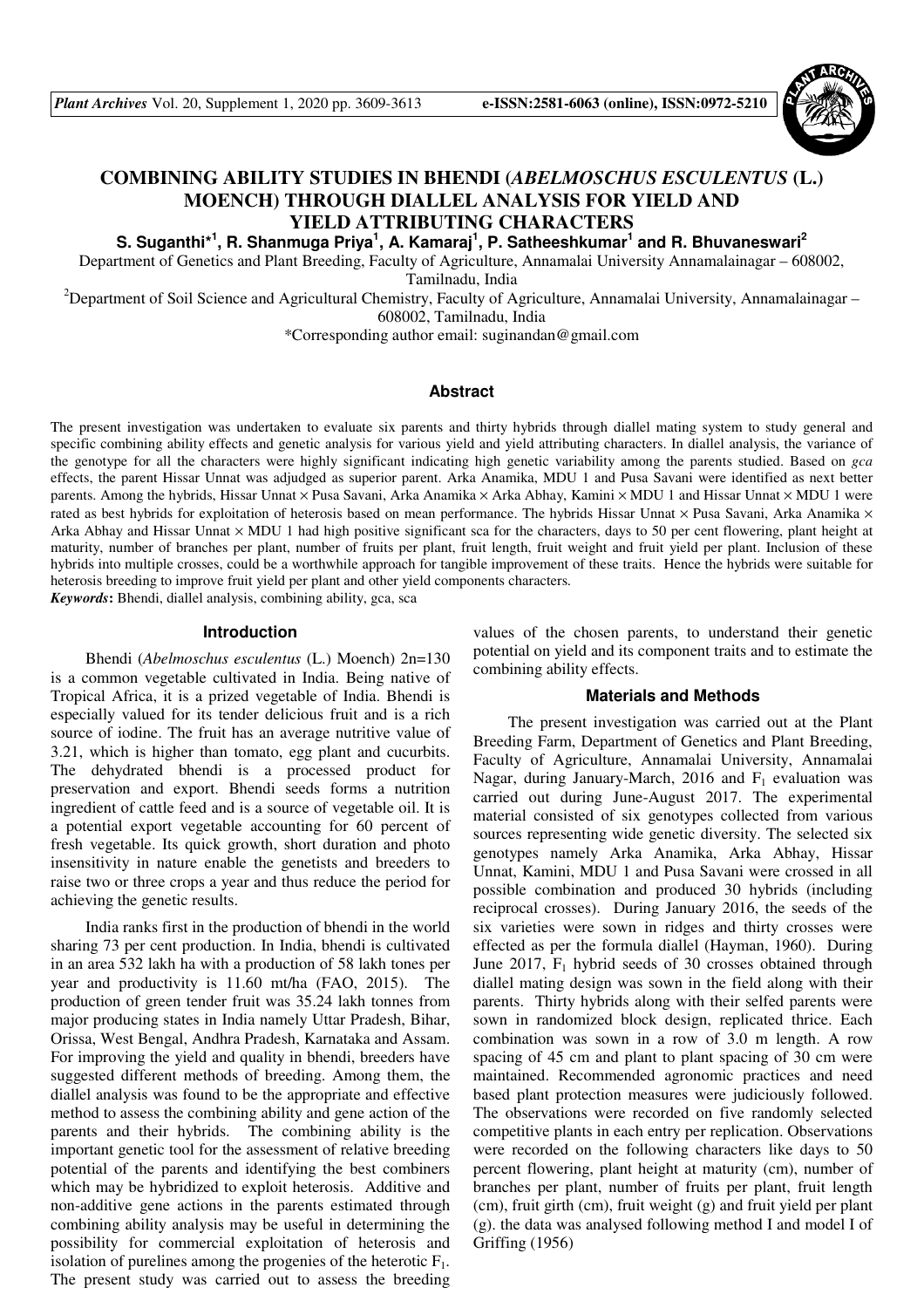### **Results and Discussion**

The ANOVA for the yield and yield attributing characters of bhendi were furnished in the Table 1. The 'f' values were highly significant for all the eight characters studied. The parents and hybrids exhibited highly significant variation for all the characters studied.

The mean sum of squares due to GCA, SCA and RCA were found to be highly significant for days to 50 percent flowering, plant height at maturity, number of branches per plant, number of fruits per plant, fruit length and fruit yield per plant. The ratio of GCA/SCA was found to be greater than one for the characters like days to 50 percent flowering, plant height at maturity, number of branches per plant, number of fruits per plant, fruit girth and fruit yield per plant indicating the role of additive gene action for these traits (Shwetha *et al.,* 2018). The GCA variance was higher than the SCA variance for all the characters except fruit girth indicated the additive gene action in expression of these traits (Table 2)

The estimates of gca effects indicated that the parent, Hissar Unnat had maximum negative and significant *gca*  effect  $(-0.67)$  for days to 50 percent flowering, for plant height at maturity, the parent Arka Abhay had maximum negative and significant *gca* effect (-4.35) followed by Hissar unnat (-1.75), Hissar Unnat (0.27) for number of branches per plant, Pusa savani (0.89) and Hissar Unnat (0.70) for number of fruits per plant, Pusa savani (0.34) and Hissar Unnat (0.32) for fruit length, Pusa Savani (0.24) and Hissar Unnat (0.20) for fruit girth, the parents, Hissar Unnat recorded the highest positive and significant *gca* effect (0.22) followed by Pusa Savani (0.21) for fruit weight and for fruit yield per plant the parents Hissar Unnat (23.20) followed by Pusa Savani (18.11) recorded the highest positive and significant gca effect. The parent Hissar Unnat showed higher combining ability for three characters like days to 50 percent flowering, number of branches per plant, fruit weight and fruit yield per plant followed by Pusa Savani. (Table 3).

 In the present investigation among the parents, the *gca* effect of Hissar Unnat was of high order for the characters such as days to 50 per cent flowering, number of branches per plant, number of fruits per plant, fruit length, fruit weight and fruit yield per plant. A perusal of *gca* effects for yield characters like days to 50 per cent flowering, number of fruits per plant, fruit length, fruit weight and fruit yield per plant indicated that the parent Hissar Unnat was a good general combiner. Earlier reports of significant *gca*  effects for days to 50 per cent flowering, number of branches per plant, number fruits per plant, fruit length, fruit weight and fruit yield per plant were made by Dabandata *et al.*  (2010), Wammanda *et al.* (2010), Thirupathi Reddy *et al.*  (2012); Prashant Kumar *et al.* (2012), Kumar *et al.* (2014) and Pachiyappan and Saravanan (2018). Thus, Hissar Unnat was appeared to be of worthy for exploitation in breeding programmes aimed at yield improvement through component characters.

The specific combining ability is considered to be the best criterion for the selection of superior hybrids. Specific combining ability refers to the performance of a combination of specific inbred in particular cross. Specific combining ability may result from several cases, such as Mendalian segregation and recombination, incorrect genotypic classification and various types of factor interactions

(Sprague and Tatum, 1942). The specific combining ability is the deviation from the performance predicted on the basis of general combining ability (Allard, 1960).

The specific combining ability estimates demonstrated that the cross combination Hissar Unnat  $\times$  Pusa Savani (-0.45) depicted highest negative significant *sca* effect for days to 50 per cent flowering and was good combiner for earliness. The hybrid MDU  $1 \times$  Pusa Savani recorded maximum positive and significant *sca* effect for plant height at maturity while for the characters number of branches per plant, number of fruits per plant, fruit length and fruit yield per plant while, the hybrid Hissar Unnat  $\times$  Pusa Savani recorded maximum positive significant *sca* effect. The hybrid Hissar Unnat  $\times$  MDU 1 for fruit weight (Table 4). So, from the above discussion it may be considered that, the hybrids Hissar Unnat × Pusa Savani, Arka Anamika x Arka Abhay and Hissar Unnat  $\times$  MDU 1 could be used as the best hybrid for exploitation of heterosis. The hybrids Hissar Unnat  $\times$ Pusa Savani, Hissar Unnat × Arka Anamika and Hissar Unnat  $\times$  MDU 1 were the better hybrids for exploitation of heterosis.

In the present study, the hybrid Hissar Unnat  $\times$  Pusa Savani showed high *sca* effect with the combination of superior *gca* parent for plant height at maturity, number of branches per plant, number of fruits per plant, fruit weight and fruit length. Similarly, the cross Hissar Unnat  $\times$  Pusa Savani recorded high *sca* effect for fruit yield per plant with combination of superior *gca* parents. So, it is worth of mentioning that parents with consistently good general combining ability produces hybrids with significant *sca*  effects. Similar results were obtained by Mehta *et al.* (2007), Mukesh Kumar *et al.* (2013) and More *et al*. (2015)

From the perusal of *sca* effects of the hybrids, it was evident that all types (significantly positive or negative or non-significant) of *sca* effects could be obtained in hybrids with different types (high  $\times$  high, high  $\times$  low, low  $\times$  high and low × low) of parental *gca* combinations (Table 5)

Therefore, it may not be always necessary to attempt crosses between high × high *per se* or *gca* or low × low *per se* or *gca.* However combinations in which atleast one parent had high *gca* or high *per se* may be rewarding. So it can be observed that a good performing parent may not be a good general combiner, a good general combiner need not always produce a good specific combination. However, it can be noticed that atleast one general combining parent was involved in desirable specific combination and the best performing crosses involved atleast one parent with high mean and crosses with significant *sca* effects can be utilized for transgressive segregants. The interaction between recessive alleles from poor combiner and dominant alleles from good combiner could have resulted in such potential crosses from good  $\times$  poor parental combiners (Dubey, 1975). There were instances in which involvement of both poor combiners produced superior specific combining hybrids as evidenced from the combinations of Arka Anamika  $\times$  MDU 1 for days to 50 per cent flowering and number of branches per plant, Kamini  $\times$  MDU 1 for number of fruits per plant, Arka Anamika  $\times$  Arka Abhay for fruit length. These findings were in concordance with Amarantha Reddy *et al.* (2013) and Raju and Selvam (2017).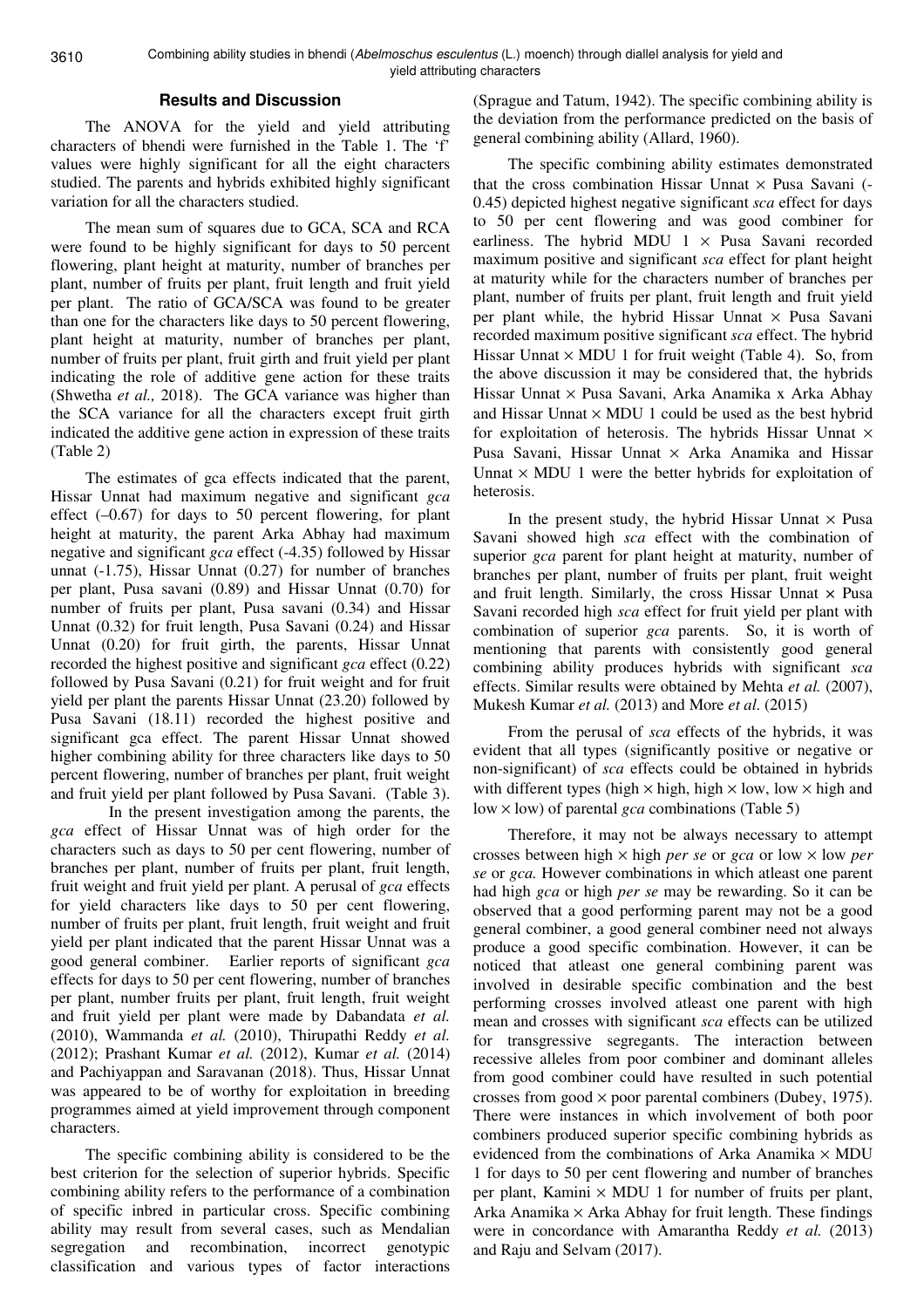## **Conclusion**

Based on *sca* effects of hybrid Hissar Unnat × Pusa Savani days to 50 per cent flowering, number of branches per plant, number of fruits per plant, fruit length, fruit weight and fruit yield per plant, Arka Abhay x Hissar Unnat for plant height at maturity and Kamini  $\times$  Pusa Savani for fruit girth were adjudged as the best hybrid and suitable for exploitation of heterosis.

|  |  | <b>Table 1:</b> Analysis of variance for fruit yield and its attributing characters in bhendi |  |
|--|--|-----------------------------------------------------------------------------------------------|--|
|  |  |                                                                                               |  |

|               |    | <b>MSS</b>                                       |                                               |                                              |                                         |                         |                          |                                               |                                |  |  |
|---------------|----|--------------------------------------------------|-----------------------------------------------|----------------------------------------------|-----------------------------------------|-------------------------|--------------------------|-----------------------------------------------|--------------------------------|--|--|
| <b>Source</b> | df | Days to<br>50 per<br>cent<br>flowering<br>(days) | <b>Plant</b><br>height at<br>maturity<br>(cm) | <b>Number</b><br>of<br>branches<br>per plant | <b>Number</b><br>of fruits<br>per plant | Fruit<br>length<br>(cm) | Fruit<br>girth<br>$(cm)$ | Fruit<br>weight<br>$\left( \mathbf{g}\right)$ | Fruit<br>yield per<br>plant(g) |  |  |
| Replication   | 2  | 0.19                                             | 2.16                                          | 0.14                                         | 0.01                                    | 0.01                    | 0.02                     | 0.01                                          | 2.32                           |  |  |
| Genotype      | 35 | $1.53**$                                         | 106.69**                                      | $0.49**$                                     | $8.67**$                                | $3.20**$                | $0.59**$                 | $3.61**$                                      | 7524.68**                      |  |  |
| Error         | 70 | 0.07                                             | 0.79                                          | 0.07                                         | 0.12                                    | 0.03                    | 0.02                     | 0.01                                          | 2.02                           |  |  |

\*\* Significant at 1 per cent level

**Table 2 :** Analysis of variance for combining ability effects for fruit yield and yield attributing characters in bhendi

|                | Mean sum of squares                 |                                    |                                        |                            |                 |                |                 |                             |  |  |  |
|----------------|-------------------------------------|------------------------------------|----------------------------------------|----------------------------|-----------------|----------------|-----------------|-----------------------------|--|--|--|
| <b>Sources</b> | Days to 50<br>per cent<br>flowering | <b>Plant height</b><br>at maturity | No. of<br><b>branches</b><br>per plant | No. of fruits<br>per plant | Fruit<br>length | Fruit<br>girth | Fruit<br>weight | Fruit<br>yield per<br>plant |  |  |  |
| <b>GCA</b>     | $1.63**$                            | $90.18**$                          | $0.35**$                               | $4.77**$                   | $.02**$         | $0.36**$       | $0.41**$        | 5419.40**                   |  |  |  |
| <b>SCA</b>     | $0.47**$                            | $23.15**$                          | $0.20**$                               | $4.58**$                   | $0^{**}$        | $0.14**$       | $2.32**$        | 1525.73**                   |  |  |  |
| <b>RCA</b>     | $0.17**$                            | $29.77**$                          | $0.07*$                                | $0.57**$                   | $0.35**$        | $0.20**$       | $0.35**$        | 2520.32**                   |  |  |  |
| <b>GCA/SCA</b> | 3.47                                | 3.40                               | 1.75                                   | 1.04                       | 0.57            | 2.57           | 0.18            | 3.55                        |  |  |  |

\*Significant at 5 per cent level ; \*\*Significant at 1 per cent level

**Table 3 :** gca effects of parents for fruit yield and yield component characters in bhendi

| <b>Combining ability effects</b> |                                     |                                       |                                        |                               |                 |                |                 |                             |  |  |
|----------------------------------|-------------------------------------|---------------------------------------|----------------------------------------|-------------------------------|-----------------|----------------|-----------------|-----------------------------|--|--|
| <b>Parents</b>                   | Days to 50<br>per cent<br>flowering | <b>Plant</b><br>height at<br>maturity | No. of<br><b>branches</b><br>per plant | No. of<br>fruits per<br>plant | Fruit<br>length | Fruit<br>girth | Fruit<br>weight | Fruit<br>yield per<br>plant |  |  |
| Arka<br>Anamika                  | $0.44**$                            | $3.45**$                              | 0.01                                   | $-0.38**$                     | $0.07**$        | $-0.10**$      | $-0.06**$       | $11.53**$                   |  |  |
| Arka Abhay                       | 0.05                                | $-4.35**$                             | 0.03                                   | $-0.53**$                     | $-0.17**$       | $-0.07**$      | 0.02            | $-2.84**$                   |  |  |
| <b>Hissar Unnat</b>              | $-0.67**$                           | $-1.75**$                             | $0.27**$                               | $0.70**$                      | $0.32**$        | $0.20**$       | $0.22**$        | $23.20**$                   |  |  |
| Kamini                           | $0.14**$                            | $1.11***$                             | $-0.05$                                | $-0.49**$                     | $-0.37**$       | $-0.10**$      | $-0.18**$       | $-24.49**$                  |  |  |
| MDU 1                            | $-0.07$                             | $1.56**$                              | $-0.26**$                              | $-0.19**$                     | $-0.20**$       | $-0.17**$      | $-0.20**$       | $-25.52**$                  |  |  |
| Pusa Savani                      | $0.11**$                            | $-0.03$                               | $-0.01$                                | $0.89**$                      | $0.34**$        | $0.24**$       | $0.21**$        | $18.11**$                   |  |  |

\*Significant at 5 per cent level

\*\*Significant at 1 per cent level

**Table 4 :** sca effects of hybrids for fruit yield and yield components characters in bhendi

| S.<br>No. | <b>Hybrids</b>              | Days to 50<br>per cent<br>flowering | <b>Plant</b><br>height at<br>maturity | No. of<br><b>branches</b><br>per plant  per plant | No. of<br>fruits | Fruit<br>length | Fruit<br>girth | Fruit<br>weight | Fruit<br>yield<br>per<br>plant |
|-----------|-----------------------------|-------------------------------------|---------------------------------------|---------------------------------------------------|------------------|-----------------|----------------|-----------------|--------------------------------|
| 1         | Arka Anamika x Arka Abhay   | $-0.17$                             | $2.61**$                              | $-0.05$                                           | $0.54**$         | $0.79**$        | $-0.14**$      | $0.36**$        | $12.78**$                      |
| 2         | Arka Anamika x Hissar Unnat | $-0.23*$                            | $-0.55$                               | 0.10                                              | $0.42**$         | $0.26**$        | 0.09           | $0.42**$        | $18.65**$                      |
| 3         | Arka Anamika x Kamini       | $-0.15$                             | $-2.40**$                             | 0.14                                              | $0.45**$         | $0.32**$        | 0.07           | $0.17**$        | $4.37**$                       |
| 4         | Arka Anamika x MDU 1        | $-0.38**$                           | $-4.26**$                             | $0.24**$                                          | $0.64**$         | $0.47**$        | $-0.36**$      | $0.26**$        | $8.54**$                       |
| 5         | Arka Anamika x Pusa Savani  | $-0.29**$                           | $-0.56$                               | $-0.02$                                           | $-0.10$          | 0.09            | $0.16**$       | $0.45**$        | $9.07**$                       |
| 6         | Arka Abhay x Arka Anamika   | $0.22*$                             | $6.76**$                              | 0.06                                              | 0.01             | $-0.12$         | 0.20           | $0.50**$        | 13.99**                        |
| 7         | Arka Abhay x Hissar Unnat   | $-0.33**$                           | $-5.02**$                             | 0.18                                              | $-0.20$          | 0.06            | $-0.26**$      | $0.53**$        | $17.04**$                      |
| 8         | Arka Abhay x Kamini         | $-0.19*$                            | $-0.33$                               | 0.11                                              | $0.44**$         | $0.43**$        | $0.31**$       | $0.61**$        | $10.78**$                      |
| 9         | Arka Abhay x MDU 1          | $-0.20*$                            | 0.02                                  | 0.05                                              | $0.63**$         | $0.71**$        | $-0.19**$      | $0.12**$        | $10.97**$                      |
| 10        | Arka Abhay x Pusa Savani    | $-0.01$                             | $1.04**$                              | 0.18                                              | 0.22             | 0.08            | 0.06           | $0.46**$        | $11.75***$                     |
| 11        | Hissar Unnat x Arka Anamika | $0.67**$                            | 3.99**                                | 0.01                                              | $-0.89**$        | $-0.42**$       | $-0.03$        | $-0.44**$       | $-13.13**$                     |
| 12        | Hissar Unnat x Arka Abhay   | $0.28*$                             | $-0.29$                               | $-0.34**$                                         | $-0.67**$        | $-0.17*$        | $-0.35**$      | $-0.48**$       | $34.35**$                      |
| 13        | Hissar Unnat x Kamini       | $-0.20*$                            | $-1.15**$                             | 0.04                                              | 0.21             | $0.57**$        | $-0.33**$      | $0.35**$        | 9.99**                         |
| 14        | Hissar Unnat x MDU 1        | 0.12                                | $-0.13$                               | 0.03                                              | 0.18             | 0.01            | $0.21**$       | $0.63**$        | $9.04**$                       |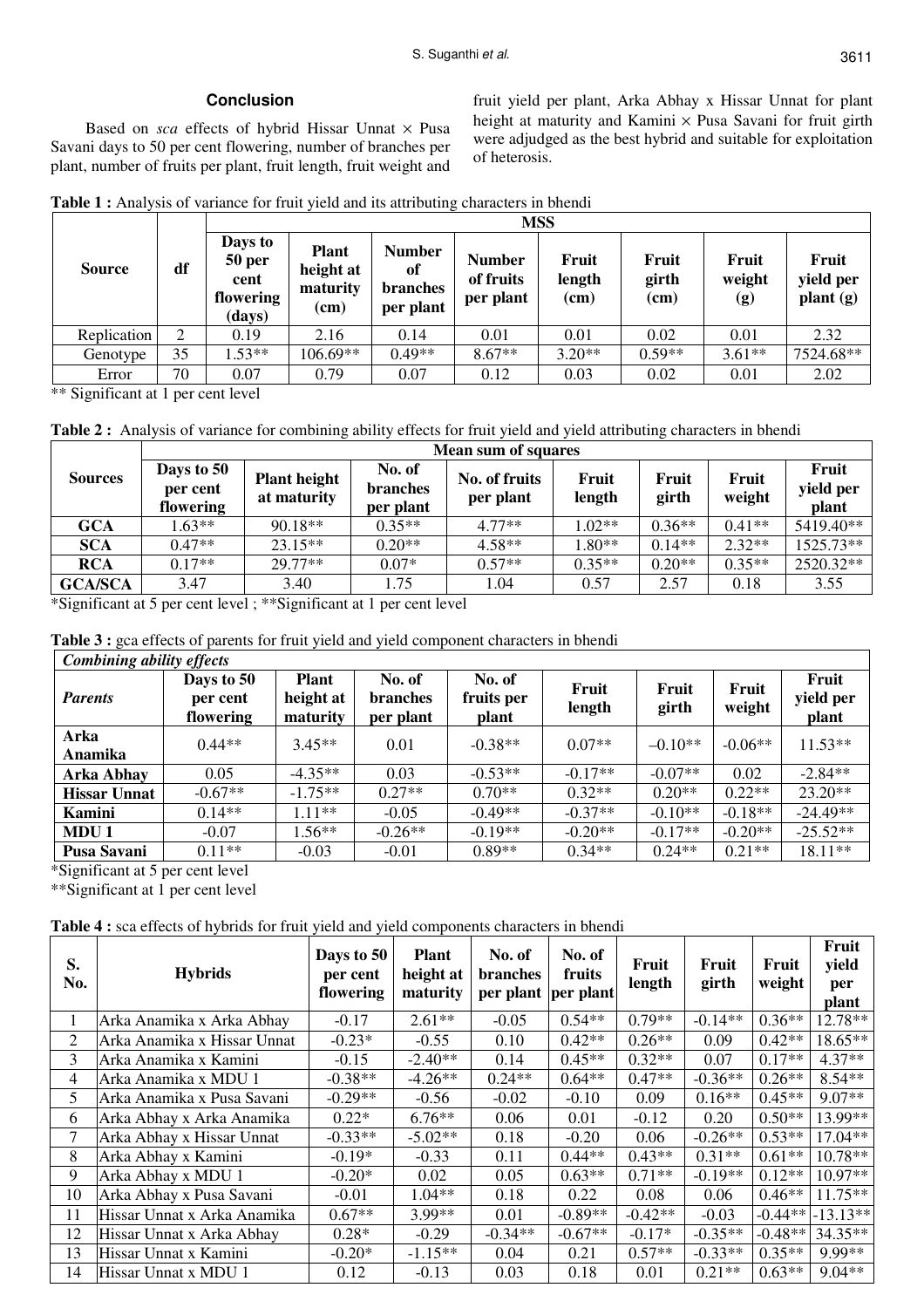| 15 | Hissar Unnat x Pusa Savani | $-0.45**$ | $-1.48**$ | $0.38**$ | $3.15**$  | $1.00**$  | $0.16**$  | $1.02**$  | $24.34**$            |
|----|----------------------------|-----------|-----------|----------|-----------|-----------|-----------|-----------|----------------------|
| 16 | Kamini x Arka Anamika      | $0.33**$  | $-0.07$   | $-0.06$  | 0.28      | $0.22**$  | $0.31**$  | $-0.06$   | $34.37**$            |
| 17 | Kamini x Arka Abhay        | 0.01      | $-6.41**$ | 0.06     | $-0.22$   | $0.26**$  | $0.15*$   | $0.30**$  | 30.54**              |
| 18 | Kamini x Hissar Unnat      | $-0.28*$  | $-2.53**$ | 0.11     | $0.78**$  | $0.69**$  | $0.59**$  | $0.49**$  | 59.76**              |
| 19 | Kamini x MDU 1             | $-0.18*$  | $-0.74*$  | $0.24**$ | $0.70**$  | $0.23**$  | $-0.11*$  | $0.27**$  | $-1.05*$             |
| 20 | Kamini x Pusa Savani       | $-0.09$   | $-1.10*$  | $0.21*$  | $0.29*$   | 0.10      | $-0.40**$ | $0.34**$  | $6.41**$             |
| 21 | MDU 1 x Arka Anamika       | $0.22**$  | $-1.17**$ | 0.17     | $-0.11$   | $0.30**$  | $-0.10$   | 0.05      | $41.50**$            |
| 22 | MDU 1 x Arka Abhay         | $-0.22*$  | $-6.61**$ | $0.22*$  | $-0.06$   | $0.24**$  | $-0.19$   | $-0.10*$  | $33.75**$            |
| 23 | MDU 1 x Hissar Unnat       | $-0.17$   | $-5.16**$ | 0.01     | $0.50**$  | $0.26**$  | $-0.08$   | $0.69**$  | 55.89**              |
| 24 | MDU 1 x Kamini             | 0.11      | $-0.01$   | 0.11     | $-0.17$   | $-0.36**$ | $-0.67**$ | 0.04      | 0.06                 |
| 25 | MDU 1 x Pusa Savani        | $-0.05$   | $-2.44**$ | $-0.14$  | 0.15      | $0.41**$  | $-0.04$   | $0.32**$  | $6.00**$             |
| 26 | Pusa Savani x Arka Anamika | $0.50**$  | $5.55***$ | $0.39**$ | $-0.56**$ | $-0.47**$ | 0.01      | $0.25**$  | $-12.26**$           |
| 27 | Pusa Savani x Arka Abhay   | 0.17      | $-0.51$   | 0.17     | $-0.95**$ | $-0.73**$ | $-0.06$   | $-0.74**$ | $-21.94**$           |
| 28 | Pusa Savani x Hissar Unnat | $-0.22*$  | $-3.03**$ | $0.28*$  | 0.11      | $-0.12$   | $-0.67**$ | $-0.18**$ | $13.65**$            |
| 29 | Pusa Savani x Kamini       | 0.17      | $1.39**$  | $0.22*$  | $-0.61**$ | $-0.67**$ | $-0.59**$ | $-0.51**$ | $-49.31**$           |
| 30 | Pusa Savani x Pusa Savani  | $-0.22*$  | 0.62      | 0.01     | $-0.67**$ | $-0.52**$ | $-0.19**$ |           | $-0.51**$ $-51.49**$ |

\*Significant at 5 per cent level

\*\*Significant at 1 per cent level

|  |  |  |  |  |  |  |  | Table 5 : Superior hybrids selected based on <i>gca</i> and <i>sca</i> effects |  |
|--|--|--|--|--|--|--|--|--------------------------------------------------------------------------------|--|
|--|--|--|--|--|--|--|--|--------------------------------------------------------------------------------|--|

| S.               |                                         |                                    |                                                               |                                      | <b>Based on two criteria</b>                |                                 |
|------------------|-----------------------------------------|------------------------------------|---------------------------------------------------------------|--------------------------------------|---------------------------------------------|---------------------------------|
| No.              | <b>Characters</b>                       | gca effect                         | sca effect                                                    | $High \times High$                   | $High \times Low (or)$<br>$Low \times High$ | $Low \times Low$                |
| 1.               | Days to 50 per cent<br>flowering (days) | <b>Hissar Unnat</b>                | Hissar Unnat × Pusa<br>Savani, Arka Anamika ×<br>MDU 1        |                                      | Hissar Unnat x<br>Pusa Savani               | Arka<br>Anamika ×<br>MDU 1      |
| 2.               | Plant height at<br>maturity (cm)        | Arka Abhay,<br><b>Hissar Unnat</b> | Arka Abhay x Hissar Unnat                                     | Arka Abhay ×<br>Hissar Unnat         |                                             |                                 |
| 3.               | Number of branches<br>per plant         | Hissar Unnat                       | Hissar Unnat × Pusa<br>Savani, Arka Anamika ×<br>MDU 1        |                                      | Hissar Unnat x<br>Pusa Savani               | Arka<br>Anamika ×<br>MDU 1      |
| $\overline{4}$ . | Number of fruits per<br>plant           | Pusa Savani,<br>Hissar Unnat       | Hissar Unnat $\times$ Pusa<br>Savani, Kamini × MDU 1          | Hissar Unnat ×<br>Pusa Savani        | Hissar Unnat ×<br>Pusa Savani               | Kamini ×<br>MDU 1               |
| 5.               | Fruit length (cm)                       | Pusa Savani,<br>Hissar Unnat       | Hissar Unnat x Pusa<br>Savani, Arka Anamika ×<br>Arka Abhay   | Hissar Unnat ×<br>Pusa Savani        | Hissar Unnat ×<br>Pusa Savani               | Arka<br>Anamika ×<br>Arka Abhay |
| 6.               | Fruit girth (cm)                        | $MDU_1$ ,<br>Kamini                | Kamini × MDU 1,<br>Pusa Savani Kamini                         | MDU 1 Kamini                         | Pusa Savani<br>Kamini                       |                                 |
| 7.               | Fruit weight (g)                        | Hissar Unnat,<br>Pusa Savani       | Hissar Unnat $\times$ Pusa<br>Savani, Hissar Unnat ×<br>MDU 1 | Hissar Unnat $\times$<br>Pusa Savani | Hissar Unnat $\times$<br>MDU <sub>1</sub>   |                                 |
| 8.               | Fruit yield per plant<br>(g)            | Hissar Unnat,<br>Pusa Savani       | Hissar Unnat $\times$ Pusa<br>Savani, Hissar<br>Kamini Unnat  | Hissar Unnat ×<br>Pusa Savani        | Kamini Hissar<br>Unnat                      |                                 |

### **References**

- Allard, R.W. (1960). Principles of Plant Breeding. John Wiley and Sons, Inc., New York, London.
- Amaranatha Reddy, M.; Sridevi, O.; Salimath, P.M. and Nadaf, H.L. (2013). Combining ability for yield and yield components through diallel Analysis in okra (*Abelmoschus esculentus* (L.) Moench). ISOR. J. Agrl. Veter. Sci., 5(2): 01-06.
- Dabandata, C.; Beli, M.J.; Amougou, A. and Ngalle, B.N. (2010). Heterosis and combining ability in a diallel cross of okra (*Abelmoschus esculentus* (L.) Moench)*.*  Agronomie Africaine., 22(1).
- Dubey, R.S. (1975). Combining ability of Cigar filter tobacco. Int. J. Genet., 35: 76-82.
- FAO Stat (2015). www.faostat.org.
- Griffing, B. (1956). Concept of general and specific combining ability in relations to diallel system. Aus. J. Biol. Sci., 9: 483-493.
- Hayman, B.I. (1960). Heterosis and quantitative inheritance. Heredity, 15: 324-327.
- Kumar, S.; Singh, A.K.; Das, R.; Datta, S. and Arya, K. (2014). Combining ability and its relationship with gene action in okra (*Abelmoschus esculentus* (L.) Moench). Journal Crop Weed, 10(1): 82-92.
- Mehta, N.; Asati, B.S. and Mamidwar, S.R. (2007). Heterosis and gene action in Okra. Bangladesh J. Agril. Res., 32(3): 421-432.
- More, S.J.; Chaudhari, K.N.; Patel, A.I. and Dhawani, P. (2015). Combining ability analysis for fruit yield and yield attributing traits in okra (*Abelmoschus esculentus* (L.) Moench). Trends in Biosciences, 8(14): 3630-3637
- Mukesh K.R.; Yadav, A.K.; Yadav, R.K.; Singh, H.C.; Yadav, S. and Yadav, P.K. (2013). Genetic analysis of